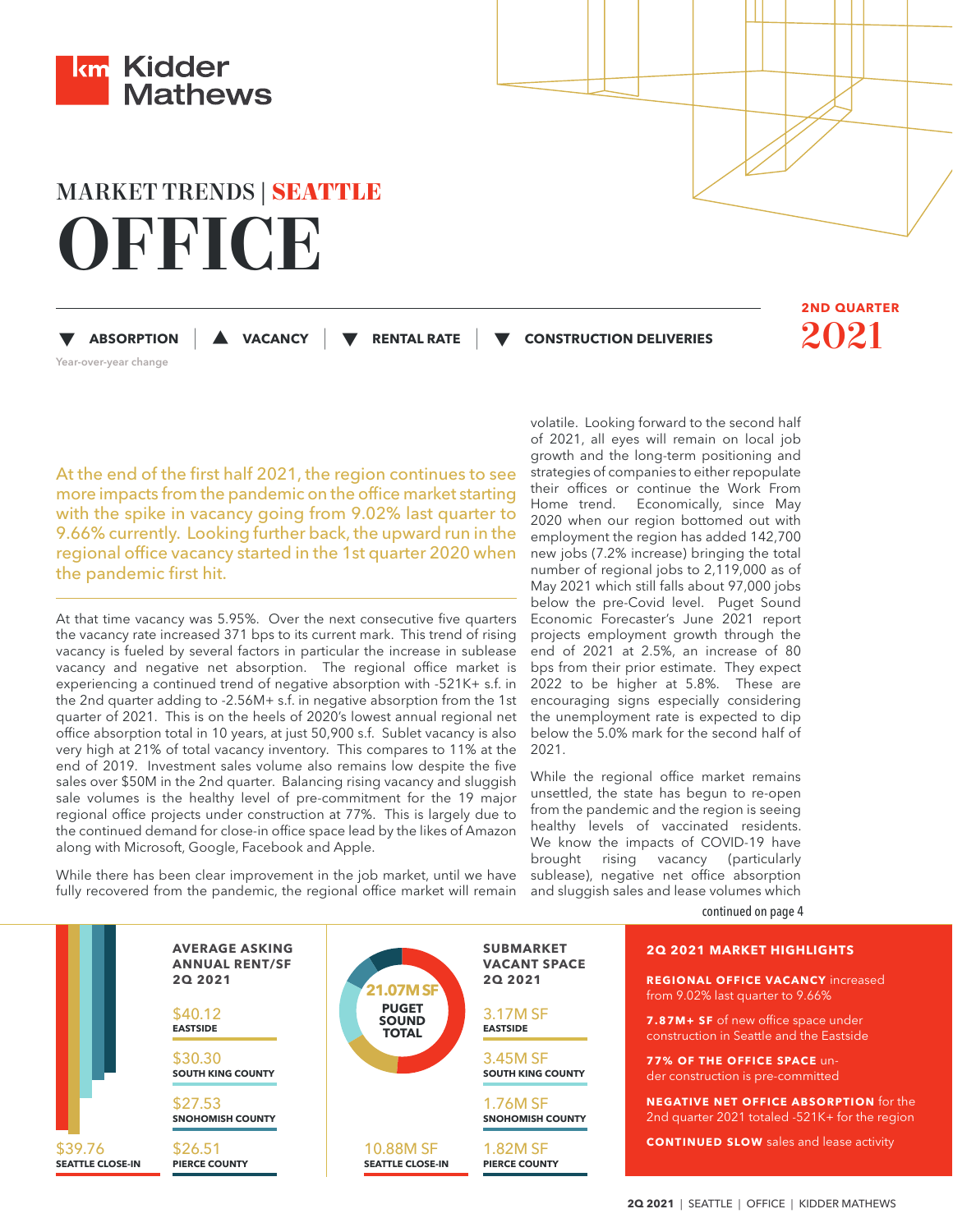# **SEATTLE CLOSE-IN REVIEW**

# **7 MAJOR ONGOING OFFICE**

**CONSTRUCTION** projects in Seattle containing just under 2.1M s.f. with three projects expected to be delivered in 2021; 24% pre-committed.

**2 MAJOR OFFICE DELIVERIES** over the quarter including Rainier Square (722K+ s.f.) and Expedia's HQ buildings (750K s.f.).

**NET OFFICE ABSORPTION** over the quarter totaled 269,681 s.f. bringing yearto-date absorption for 2021 to -1.23M+ s.f. in Seattle. This compares to net office absorption of 285K s.f. for all of 2020.

**OFFICE VACANCY** in Seattle currently stands at 10.95%, up 58 bps from last quarter's mark of 10.37% and up 497 bps from 5.98% one year ago.

**AVAILABILITY RATE** increased slightly over the 2nd quarter to 15.2% from 15.0% last quarter.

**LEASING ACTIVITY** was very moderate over the quarter with CoStar reporting

138 total deals at 623K+ s.f. The CBD accounted for 47% of the total lease volume with 44 deals totaling 290K+ s.f.

**AVERAGE RENT QUOTES** in the Seattle CBD decreased to \$44.42/s.f./yr, from \$45.16/s.f./yr last quarter.

**VACANCY** in the Seattle CBD ended the year at 14.9%, up from 13.3% last quarter. The CBD availability rate also increased sharply from 18.8% last quarter to 20.2% currently.

# **PERIPHERAL SEATTLE SUBMARKETS**

exhibited 2nd quarter 2021 vacancy rates of 7.8% in Ballard/U District, 4.1% for Lake Union, 5.4% in S Seattle and 5.4% in N Seattle/Northgate. Queen Anne/ Magnolia sets the high mark at 16.0%.

# **THE CURRENT AMOUNT OF AVAILABLE NEW CONSTRUCTION**

to absorb is 1.58M+ s.f., which is manageable from a historic absorption perspective (2.2M+ s.f. annually-10 yr avg.), but remains a question amidst negative absorption trends.

**SEATTLE CBD / SURROUNDING AREA**



# **THREE NOTABLE OFFICE SALES** over

the quarter including 300 Pine at \$580M (\$753/s.f.), the vacant Boren Office Lofts at \$119.1M (\$886/s.f.) and 5030 1st Ave S at \$12.3M (\$283/s.f.).

# **AVERAGE RENT FOR SEATTLE** is

\$39.76/s.f./yr at mid-year 2021, essentially unchanged from \$39.77/s.f./yr last quarter.

#### **EASTSIDE REVIEW**

# **OFFICE VACANCY** at the end of the 2nd quarter is 6.07%, down 47 bps from 6.54% last quarter and up 216 bps from 3.91% a year ago.

**AVAILABILITY RATE** decreased over the quarter from 8.90% last quarter to 8.1% currently.

**OFFICE INVENTORY** currently stands at just under 52.1M+ s.f., roughly a quarter of the regional office supply.

**NET OFFICE ABSORPTION** during the 2nd quarter was negative -91,260 s.f. bringing the year-to-date 2021 total to a negative -770K+ s.f. This compares to the year-end 2020 total negative absorption of -155K+ s.f.

**LEASING WAS MODERATE OVER THE 2ND QUARTER**. CoStar reported 122 deals totaling 585K s.f. in total volume.

**BELLEVUE'S CBD VACANCY** decreased to 8.0% at the end of the 2nd quarter, compared to 8.9% last quarter. The average CBD rent quote is \$54.53/s.f./yr currently, down from \$55.03/s.f./yr last quarter.

**BELLEVUE CBD AVAILABILITY** dropped from 11.3% last quarter to 9.7% currently.

**12 MAJOR EASTSIDE OFFICE PROJECTS** are under construction (not including the Microsoft expansion) which collectively total 5.77M+ s.f.; of which 96% is pre-committed.

**AMAZON HAS COMMENCED CONSTRUCTION** on their 43-story Bellevue 600 office tower which will contain just under 1M s.f. of space to be owner-occupied.

**VACANCY RATES** in key peripheral Eastside submarkets remain low at 4.1% and 4.2%, for Redmond and Kirkland, respectively.

#### **EAST KING COUNTY**



**NOTEWORTHY 2Q 2021 SALES** include Northup Office Center (\$22.5M), Marina Park (\$13.1M+), Spring District's Block 24 (\$200M) and GIX (\$85M) and Corporate Campus East at \$62M.

**AVERAGE RENT QUOTE** for the Eastside is currently \$40.12/s.f./yr, down \$0.99/s.f./ yr from \$41.11/s.f./yr last quarter.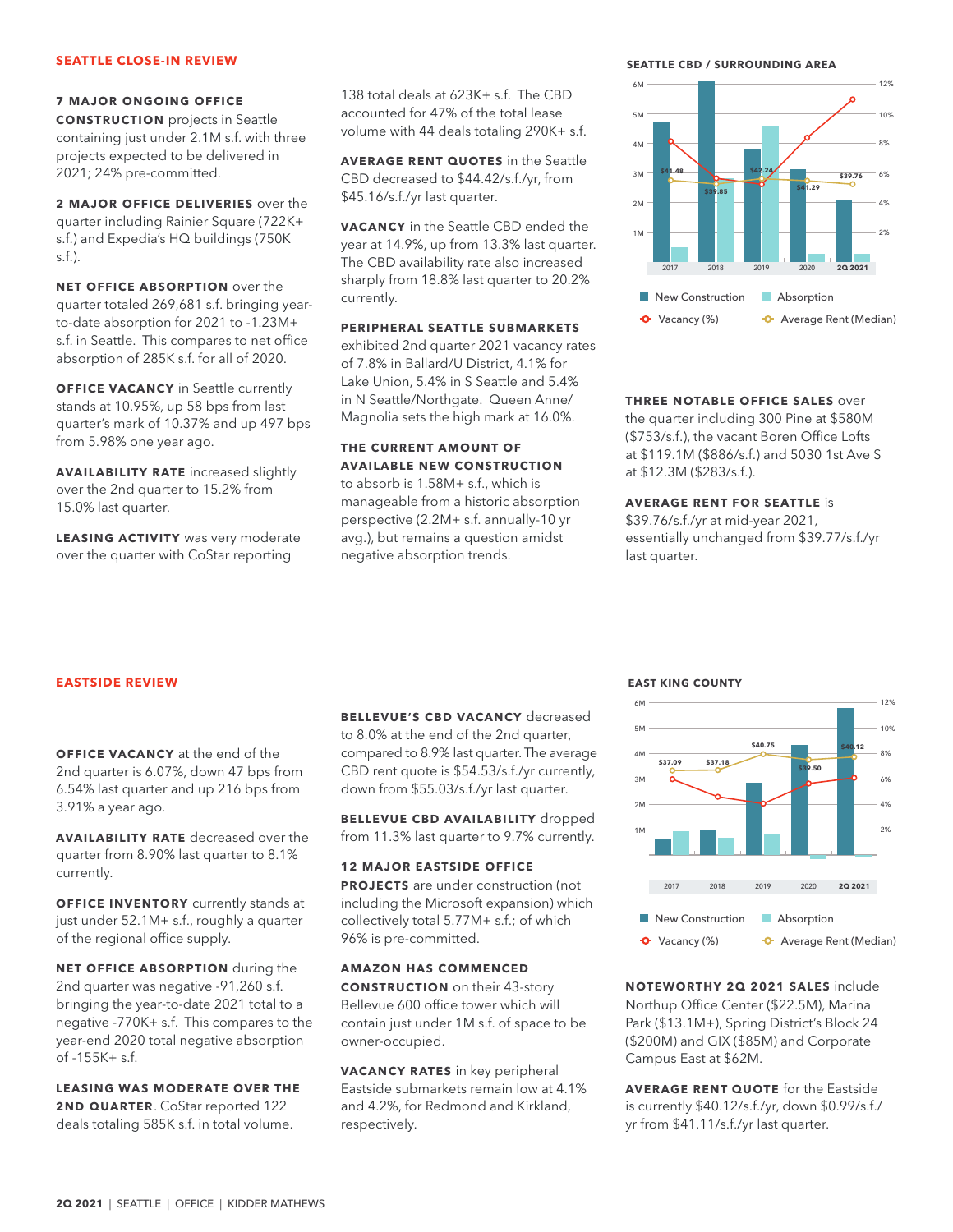#### **SOUTH KING COUNTY REVIEW**

**OFFICE VACANCY** in South King County remains the highest in the region by far at 15.32%, up from 14.90% last quarter and 14.12% at the end of 2020.

**THE SOUTHEND POSTS 68K+ S.F. IN POSITIVE NET ABSORPTION** over the 2nd quarter 2021. This compares to negative net absorption of -162K+ s.f. in the 1st quarter and negative net absorption of -95K+ s.f. for all of 2020.

**SUBMARKET VACANCIES** for Federal Way/Auburn and Renton/Tukwila remain high at 14.7% and 18.8%.

**NO MAJOR OFFICE PROJECTS ARE CURRENTLY UNDER CONSTRUCTION** with the 1st quarter 2021 delivery of the Alaska Airlines' headquarters expansion at 129K s.f.

#### **44 OFFICE LEASE TRANSACTIONS**

occurred over the 2nd quarter, totaling 198.5K+ s.f., or just over 4,500 s.f. average per deal. The average rent quote increased over the quarter to \$30.30/s.f./yr.

**HIGH VACANCY** is expected to remain in the Southend through the end of 2021

#### **SOUTH KING COUNTY**



# **SNOHOMISH COUNTY / NORTHEND REVIEW**

The Northend office market is third largest in size for the region with a current office inventory of 22.8M+ s.f.

**VACANCY INCREASED** sharply in the Northend from 6.05% last quarter to 7.72% currently, a jump of 167 bps.

**AVAILABILITY RATE** also increased from 8.1% last quarter to 9.0% at the end of the first half of 2021.

**AVERAGE LEASE DEAL** size over the 2nd quarter was just over 2,243 s.f. The Northend market appeals to smaller office tenants looking for affordability, housing proximity and future light rail connectivity.

# **AN AVERAGE CURRENT QUOTE** of

\$27.53/s.f./yr, this market is \$12.59/s.f./yr more affordable than the current average rent quote in Eastside at \$40.12/s.f./yr.

**BOTHELL/KENMORE SUBMARKET VACANCY** increased to 12.7% in the 1st

quarter, a substantial increase from 7.1% last quarter. The Everett CBD continues to report very tight vacancy of 3.2% currently, down a modicum from 3.3% last quarter.

**LONG-TERM GROWTH IS EXPECTED** for the Northend office market as businesses get squeezed out of pricier close-in markets

# **SNOHOMISH COUNTY**



# **PIERCE COUNTY REVIEW**

**ABOUT ONE THIRD** of the Pierce County office supply is in the Tacoma CBD with a current 2nd quarter vacancy rate of 10.6%, up sharply from 7.9% last quarter. The Tacoma CBD availability rate increased to 12.6%, from 11.6% last quarter.

**VACANCY** in Pierce County is now up to 8.58% after being the low mark for the region last quarter. This compares to office vacancy of 5.94% last quarter and 5.25% at the end of 2020.

**AVAILABILITY RATE** increased by 180 bps from 8.0% last quarter to 9.8% currently.

**NET ABSORPTION** for the quarter was negative at -532K+ s.f. on the heels of the 1st quarter results which were also negative at -108K+ s.f. This compares to lackluster net absorption of 53K+ s.f for 2020 and 5K+ s.f. in 2019.

**LEASING ACTIVITY** over the 1st quarter included 43 deals totaling 1.05K+ s.f. in total volume.

**SUBMARKET VACANCY** for Suburban Tacoma remains low at 5.0% compared to 4.6% last quarter while vacancy in Gig Harbor declined over the 2nd quarter to 5.2% from 5.7% last quarter.

**NO MAJOR** sales or new construction starts.





**AVERAGE RENT QUOTE** decreased slightly to \$26.51/s.f./yr from \$26.66/s.f./ yr last quarter.